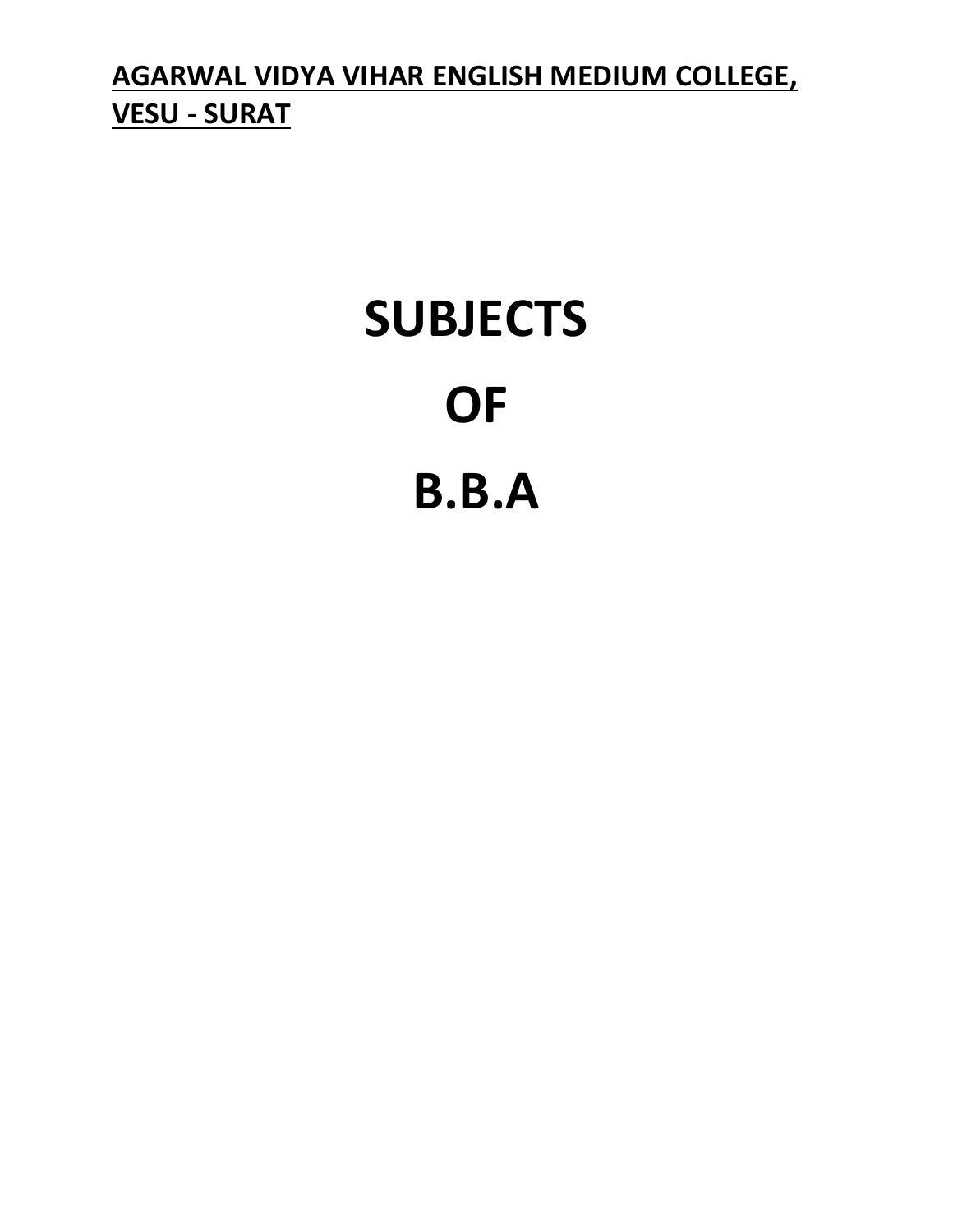#### **ANNEXURE – 2**

**Semester-wise Program Structure** 

**Bachelor of Business Administration**

**First Year BBA (Semester 1) Course Structure** 

**(With Effect from A.Y. 2019-20)**

| <b>Course Type</b>                                                                                                      | Course | <b>Course Title (Subjects)</b>   |                | <b>Teaching hours</b><br>per week | <b>Course</b>  | University<br><b>Examination</b> |              | <b>Internal</b> | <b>Total</b> |
|-------------------------------------------------------------------------------------------------------------------------|--------|----------------------------------|----------------|-----------------------------------|----------------|----------------------------------|--------------|-----------------|--------------|
|                                                                                                                         | Code   |                                  |                |                                   | <b>Credits</b> | <b>Duration</b>                  | <b>Marks</b> | <b>Marks</b>    | <b>Marks</b> |
|                                                                                                                         |        |                                  | <b>Theory</b>  | <b>Practical</b>                  |                |                                  |              |                 |              |
| Foundation                                                                                                              | 101    | <b>Business Communication</b>    | $\overline{4}$ | $\overline{0}$                    | $\overline{4}$ | 3 hours                          | 70           | 30              | 100          |
|                                                                                                                         | 102    | <b>Environmental Science</b>     | $\overline{4}$ | $\theta$                          | $\overline{4}$ | 3 hours                          | 70           | 30              | 100          |
| Interdisciplinary                                                                                                       | 103    | IT Tools For Business*           | 3              |                                   | $\overline{4}$ | 3 hours                          | 70           | 30              | 100          |
| Core                                                                                                                    | 104    | <b>Fundamentals of Economics</b> | $\overline{4}$ | $\overline{0}$                    | $\overline{4}$ | 3 hours                          | 70           | 30              | 100          |
| Core                                                                                                                    | 105    | Principles of Management         | $\overline{4}$ | $\theta$                          | $\overline{4}$ | 3 hours                          | 70           | 30              | 100          |
| Core & Allied                                                                                                           | 106    | <b>Financial Accounting</b>      | $\overline{4}$ | $\theta$                          | $\overline{4}$ | 3 hours                          | 70           | 30              | 100          |
| <b>Foundation Elective</b>                                                                                              | 107    | NCC / NSS / Saptadhara**         |                |                                   | $\overline{2}$ |                                  |              |                 |              |
| <b>Total</b>                                                                                                            |        |                                  | 23             | 1                                 | 26             |                                  | 420          | 180             | 600          |
| * Evaluation of "IT Tools for Business' shall also be done through practical examination                                |        |                                  |                |                                   |                |                                  |              |                 |              |
| ** No separate teaching hours shall be allotted to NCC / NSS / Saptadhara, but credits should be reflected in marksheet |        |                                  |                |                                   |                |                                  |              |                 |              |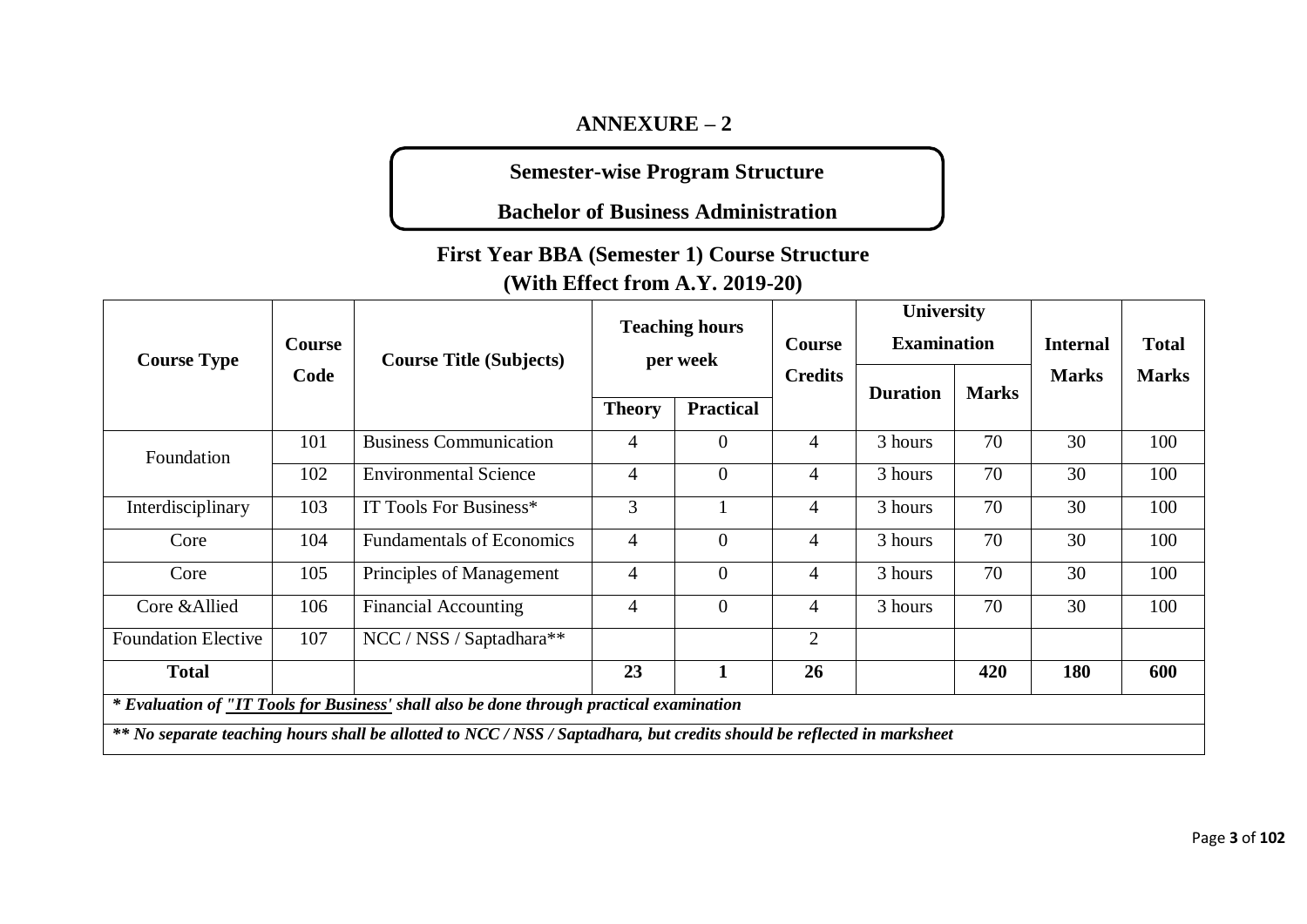## **First Year BBA (Semester 2) Course Structure**

# **(With Effect from A.Y. 2019-20)**

|                            |                       |                                                                                                                           | <b>Teaching</b>  |                          | <b>University</b><br><b>Examination</b> |              |                 |              |
|----------------------------|-----------------------|---------------------------------------------------------------------------------------------------------------------------|------------------|--------------------------|-----------------------------------------|--------------|-----------------|--------------|
| <b>Course Type</b>         | <b>Course</b><br>Code | <b>Course Title (Subjects)</b>                                                                                            | hours<br>perweek | Course<br><b>Credits</b> |                                         |              | <b>Internal</b> | <b>Total</b> |
|                            |                       |                                                                                                                           |                  |                          | <b>Duration</b>                         | <b>Marks</b> | <b>Marks</b>    | <b>Marks</b> |
| Foundation                 | 201                   | <b>Personality Development</b>                                                                                            | 4                | $\overline{4}$           | 3 hours                                 | 70           | 30              | 100          |
| 202                        |                       | E-Business                                                                                                                | $\overline{4}$   | $\overline{4}$           | 3 hours                                 | 70           | 30              | 100          |
| Interdisciplinary          | 203                   | <b>Accounting for Managers</b>                                                                                            | $\overline{4}$   | $\overline{4}$           | 3 hours                                 | 70           | 30              | 100          |
| Core                       | 204                   | Economics for Managers (Including Macro)                                                                                  | 4                | 4                        | 3 hours                                 | 70           | 30              | 100          |
| Core                       | 205                   | <b>Organisational Behaviour</b>                                                                                           | 4                | 4                        | 3 hours                                 | 70           | 30              | 100          |
| Core & Allied              | 206                   | <b>Business Environment</b>                                                                                               | 4                | $\overline{4}$           | 3 hours                                 | 70           | 30              | 100          |
| <b>Foundation Elective</b> | 207                   | NCC / NSS / Saptadhara*                                                                                                   |                  | 2                        |                                         |              |                 |              |
| <b>Total</b>               |                       |                                                                                                                           | 24               | 26                       |                                         | 420          | 180             | 600          |
|                            |                       | ** No separate teaching hours should be allotted to NCC / NSS / Saptadhara, but credits should be reflected in mark sheet |                  |                          |                                         |              |                 |              |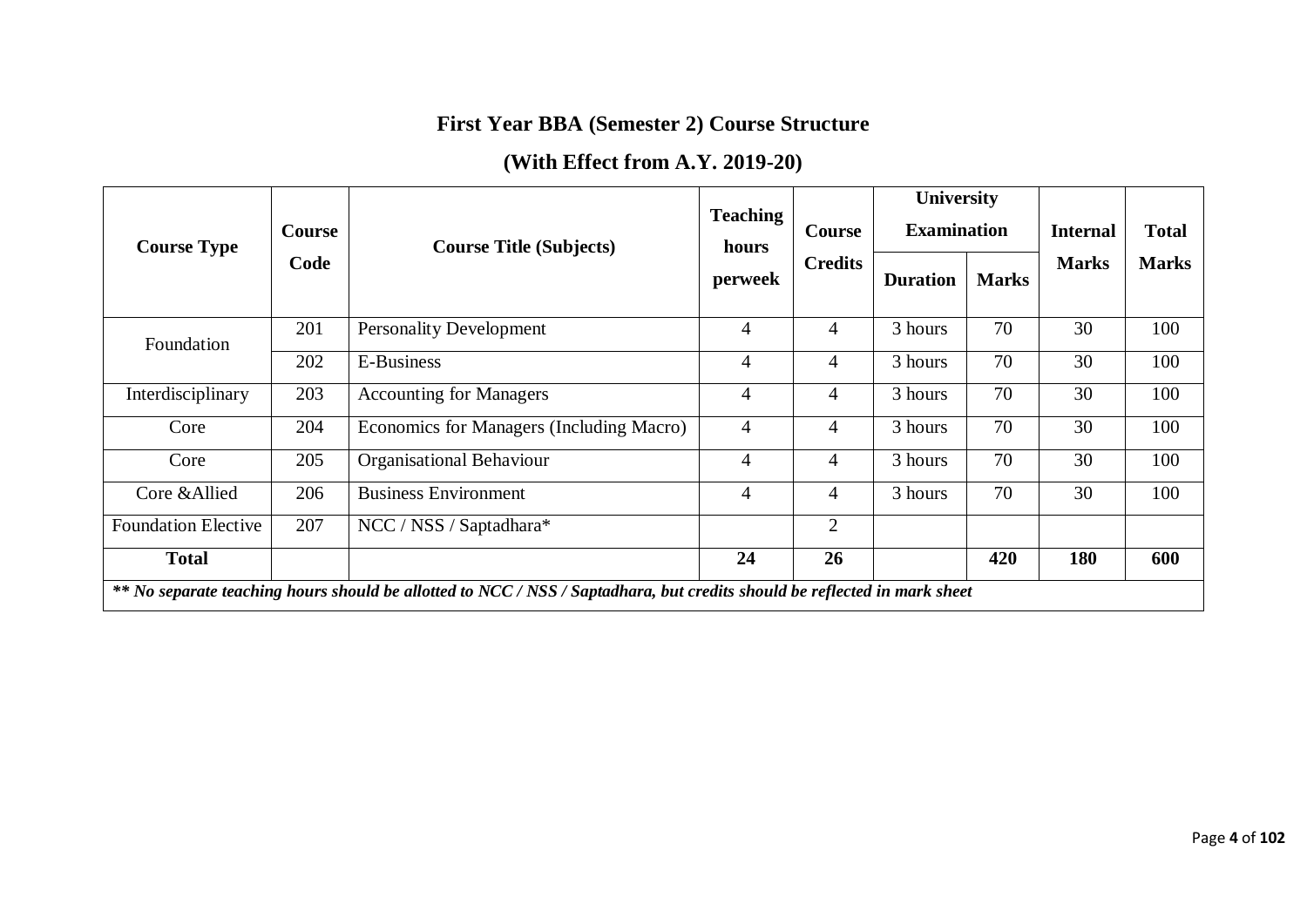# **Second Year BBA (Semester 3) Course Structure**

# **(With Effect from A.Y. 2020-21)**

| <b>Course Type</b>         | <b>Course</b> | <b>Course Title (Subjects)</b>                                                                                           | <b>Teaching</b><br>hours | Course         | <b>University</b><br><b>Examination</b> |              | <b>Internal</b> | <b>Total</b> |
|----------------------------|---------------|--------------------------------------------------------------------------------------------------------------------------|--------------------------|----------------|-----------------------------------------|--------------|-----------------|--------------|
|                            | Code          |                                                                                                                          | perweek                  | <b>Credits</b> | <b>Duration</b>                         | <b>Marks</b> | <b>Marks</b>    | <b>Marks</b> |
| Foundation                 | 301           | <b>Entrepreneurship Development</b>                                                                                      | $\overline{4}$           | $\overline{4}$ | 3 hours                                 | 70           | 30              | 100          |
| 302                        |               | Business Start-ups and Innovation                                                                                        | $\overline{4}$           | $\overline{4}$ | 3 hours                                 | 70           | 30              | 100          |
| Interdisciplinary          | 303           | Banking, Insurance & Financial Services                                                                                  | $\overline{4}$           | $\overline{4}$ | 3 hours                                 | 70           | 30              | 100          |
| Core                       | 304           | <b>Marketing Management</b>                                                                                              | $\overline{4}$           | $\overline{4}$ | 3 hours                                 | 70           | 30              | 100          |
| Core                       | 305           | <b>Financial Management</b>                                                                                              | $\overline{4}$           | 4              | 3 hours                                 | 70           | 30              | 100          |
| Core & Allied              | 306           | Human Resource Management                                                                                                | 4                        | 4              | 3 hours                                 | 70           | 30              | 100          |
| <b>Foundation Elective</b> | 307           | NCC / NSS / Saptadhara*                                                                                                  |                          | $\overline{2}$ |                                         |              |                 |              |
| <b>Total</b>               |               |                                                                                                                          | 24                       | 26             |                                         | 420          | 180             | 600          |
|                            |               | ** No separate teaching hours should be allotted to NCC / NSS / Saptadhara, but credits should be reflected in marksheet |                          |                |                                         |              |                 |              |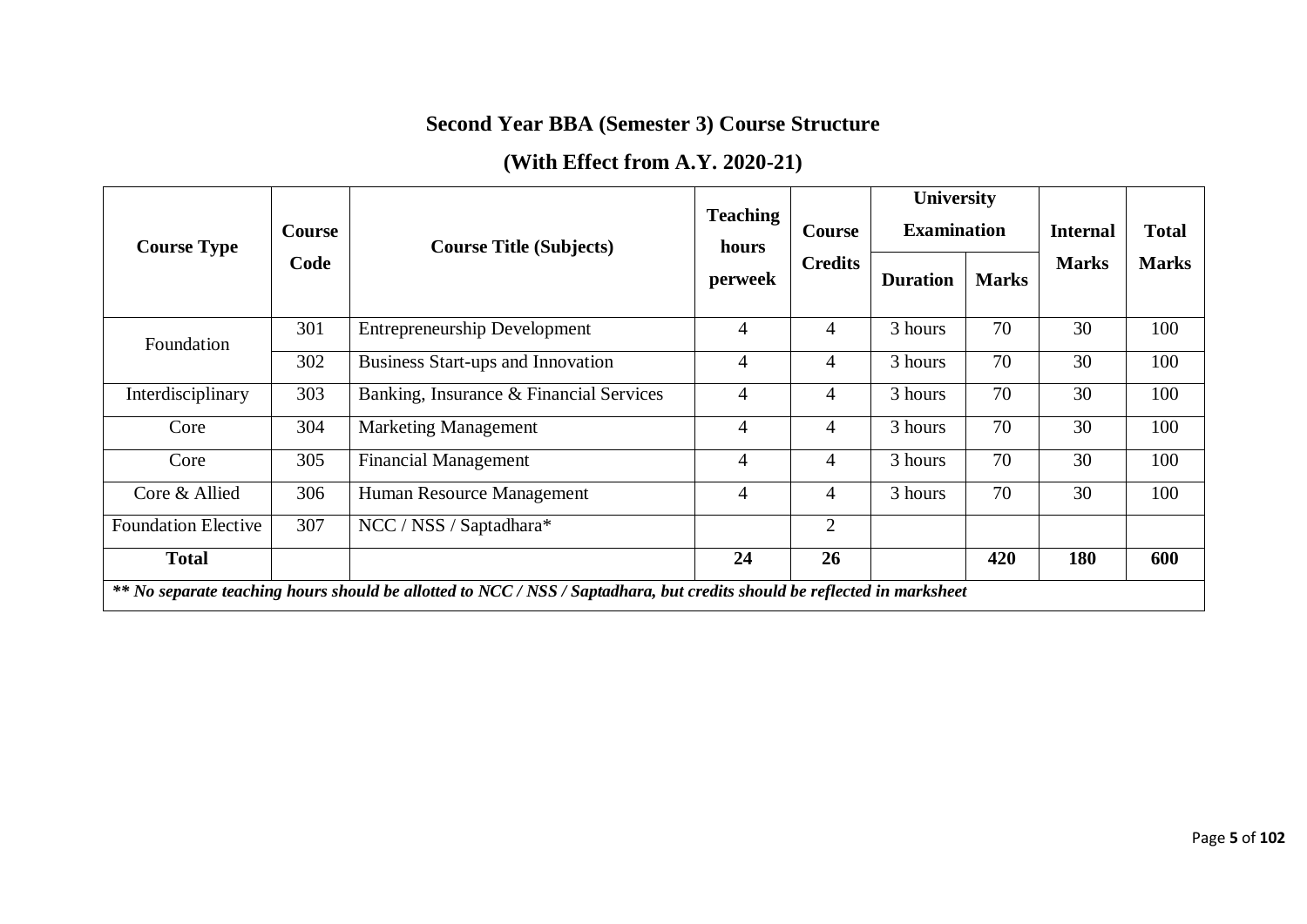## **Second Year BBA (Semester 4) Course Structure**

# **(With Effect from A.Y. 2020-21)**

| <b>Course Type</b>                                                                                                                                                                                                              | <b>Course</b> | <b>Course Title (Subjects)</b>                |                  | <b>Course</b>  | <b>University</b><br><b>Examination</b> |              | <b>Internal</b> | <b>Total</b> |
|---------------------------------------------------------------------------------------------------------------------------------------------------------------------------------------------------------------------------------|---------------|-----------------------------------------------|------------------|----------------|-----------------------------------------|--------------|-----------------|--------------|
|                                                                                                                                                                                                                                 | Code          |                                               | hours<br>perweek | <b>Credits</b> | <b>Duration</b>                         | <b>Marks</b> | <b>Marks</b>    | <b>Marks</b> |
| Foundation                                                                                                                                                                                                                      | 401           | Ethics & Corporate Social Responsibility      | 4                | 4              | 3 hours                                 | 70           | 30              | 100          |
|                                                                                                                                                                                                                                 | 402           | Management of MSMEs                           | 4                | 4              | 3 hours                                 | 70           | 30              | 100          |
| Interdisciplinary                                                                                                                                                                                                               | 403           | <b>Introduction to Taxation</b>               | $\overline{4}$   | $\overline{4}$ | 3 hours                                 | 70           | 30              | 100          |
| Core                                                                                                                                                                                                                            | 404           | <b>International Business Environment</b>     | $\overline{4}$   | $\overline{4}$ | 3 hours                                 | 70           | 30              | 100          |
| Core                                                                                                                                                                                                                            | 405           | Production & Operations Management            | 4                | 4              | 3 hours                                 | 70           | 30              | 100          |
| Core & Allied                                                                                                                                                                                                                   | 406           | <b>Quantitative Techniques for Management</b> | 4                | 4              | 3 hours                                 | 70           | 30              | 100          |
| <b>Foundation Elective</b>                                                                                                                                                                                                      | 407           | NCC / NSS / Saptadhara*                       |                  | $\overline{2}$ |                                         |              |                 |              |
| <b>Total</b>                                                                                                                                                                                                                    |               |                                               | 24               | 26             |                                         | 420          | 180             | 600          |
| ** No separate teaching hours should be allotted to NCC / NSS / Saptadhara, but credits should be reflected in marksheet                                                                                                        |               |                                               |                  |                |                                         |              |                 |              |
| Note: After Semester 4, a student shall compulsorily have to undergo 8 weeks Organisational Summer Internship during summer vacation and that will<br>Contain4 credits which will ultimately reflected in Semester 5 marksheet. |               |                                               |                  |                |                                         |              |                 |              |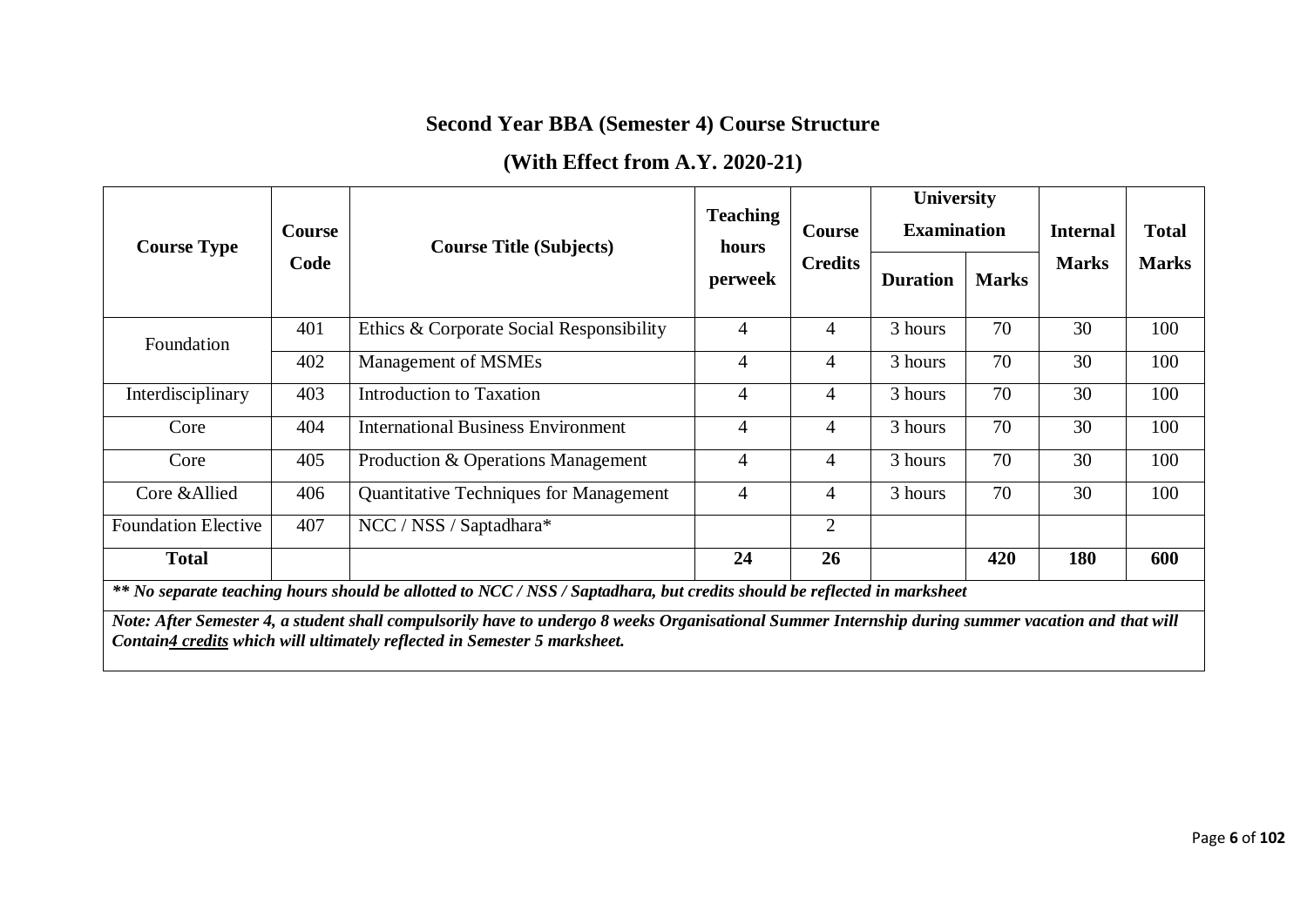#### **Third Year BBA (Semester 5) Course Structure (With Effect from A.Y. 2021-22)**

|                                                                                                                                             | Course |                                                                                                                           | <b>Teaching</b>  | Course         | University<br><b>Examination</b> |              | <b>Internal</b><br><b>Marks</b> | <b>Total</b> |
|---------------------------------------------------------------------------------------------------------------------------------------------|--------|---------------------------------------------------------------------------------------------------------------------------|------------------|----------------|----------------------------------|--------------|---------------------------------|--------------|
| <b>Course Type</b>                                                                                                                          | Code   | <b>Course Title (Subjects)</b>                                                                                            | hours<br>perweek | <b>Credits</b> | <b>Duration</b>                  | <b>Marks</b> |                                 | <b>Marks</b> |
| Core                                                                                                                                        | 501    | Summer Training Report*                                                                                                   | $\overline{4}$   | 4              |                                  | 70           | 30                              | 100          |
| Core                                                                                                                                        | 502    | <b>Business Research</b>                                                                                                  | 4                | 4              | 3 hours                          | 70           | 30                              | 100          |
| Core                                                                                                                                        | 503    | Service Management                                                                                                        | 4                | 4              | 3 hours                          | 70           | 30                              | 100          |
| Core                                                                                                                                        | 504    | <b>Legal Aspects of Business</b>                                                                                          | 4                | 4              | 3 hours                          | 70           | 30                              | 100          |
| <b>Subject Elective</b>                                                                                                                     | 505    | Specialisation 1                                                                                                          | 4                | 4              | 3 hours                          | 70           | 30                              | 100          |
| <b>Subject Elective</b>                                                                                                                     | 506    | Specialisation 2                                                                                                          | 4                | 4              | 3 hours                          | 70           | 30                              | 100          |
| <b>Foundation Elective</b>                                                                                                                  | 507    | NCC / NSS / Saptadhara**                                                                                                  |                  | 2              |                                  |              |                                 |              |
| <b>Total</b>                                                                                                                                |        |                                                                                                                           | 24               | 26             |                                  | 420          | 180                             | 600          |
| * Summer Training report shall be evaluated by college / institute by VIVA VOCE exam or presentation of the whole industrial visit or both. |        |                                                                                                                           |                  |                |                                  |              |                                 |              |
|                                                                                                                                             |        | ** No separate teaching hours should be allotted to NCC / NSS / Saptadhara, but credits should be reflected in mark sheet |                  |                |                                  |              |                                 |              |

## **Subject Elective Courses for BBA (Sem. 5)**

| (A student shall have to choose any one of the three groups) |  |
|--------------------------------------------------------------|--|
|--------------------------------------------------------------|--|

| <b>Group 1: Marketing Elective Group</b>      |                                                       |  |  |  |
|-----------------------------------------------|-------------------------------------------------------|--|--|--|
|                                               | Specialisation 1   Advertising and Brand Management   |  |  |  |
|                                               | Specialisation 2   International Marketing Management |  |  |  |
| <b>Group 2: Finance Elective Group</b>        |                                                       |  |  |  |
|                                               | Specialisation 1   Advance Financial Management       |  |  |  |
| Specialisation $2$                            | <b>Strategic Financial Management</b>                 |  |  |  |
| <b>Group 3: Human Resource Elective Group</b> |                                                       |  |  |  |
|                                               | Specialisation 1   Human Resource Development         |  |  |  |
|                                               | Specialisation 2   Advance Human Resource Management  |  |  |  |
|                                               |                                                       |  |  |  |